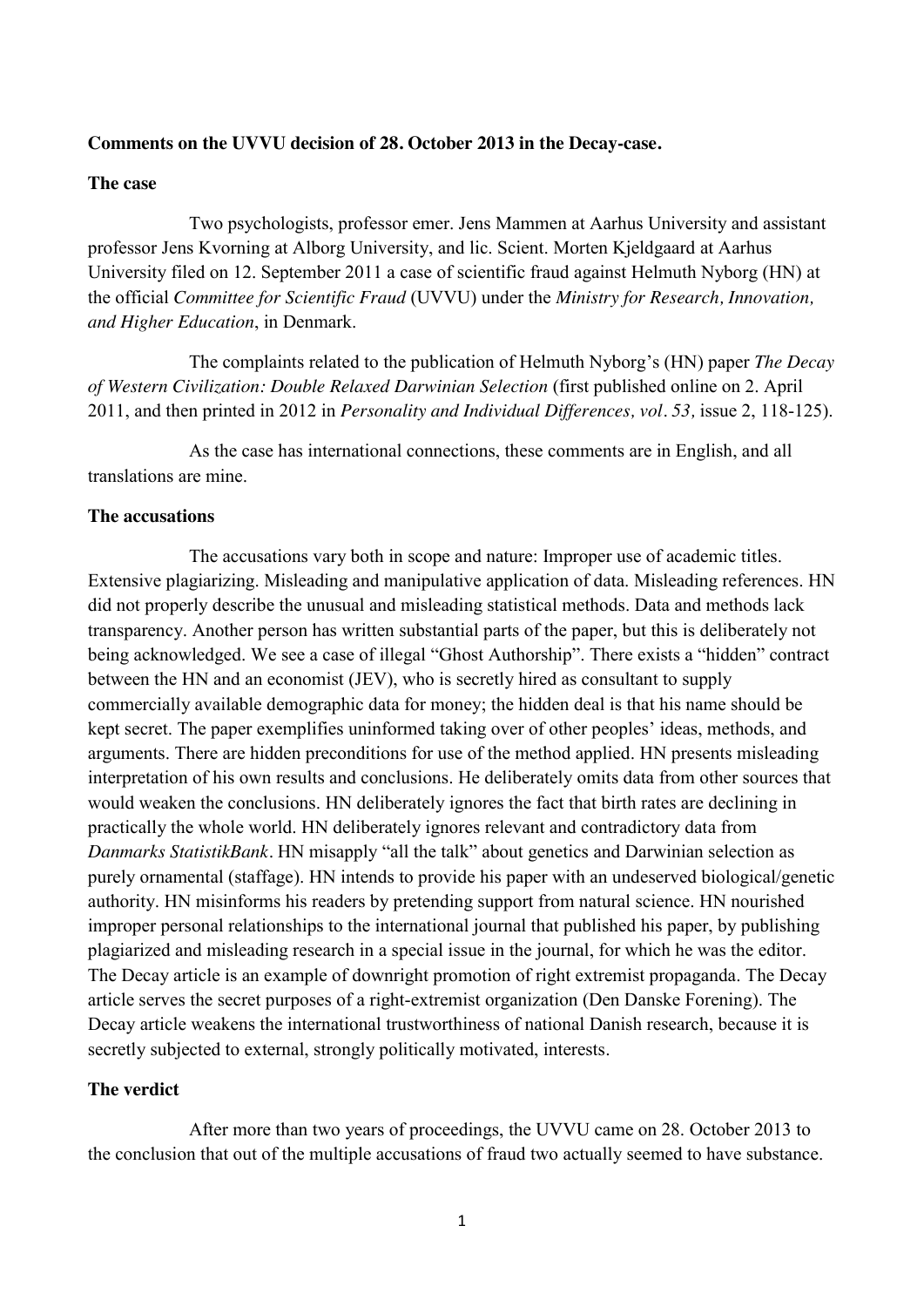- 1. UVVU thus finds HN guilty of scientific fraud as he presented a misleading reference to a data source. This compares to uninformed construction of data or substitution with fictive data.
- 2. A majority of the UVVU committee (4) finds HN guilty of scientific fraud as he wrongfully assumed the role of sole author. A minority (2) finds that HN has not wrongfully indicated authorship.

UVVU therefore requests that HN's Decay paper shall be retracted in accordance with their Paragraph 15, stk. 1, nr. 2.

### **Comments**

I will in this brief response not use any space and time on all the accusations, which UVVU found to be insubstantial, but will concentrate on commenting to the two UVVU found had substance.

## *Ad.1. Misleading reference*

Based on an evaluation by an external expert (Lisbeth B. Knudsen; LBK), UVVU concluded that the reference to the UN birth data was misleading, because it was used to support data, which are not found there. Actually, this is about a conversion from the parameter Total Fertility to the parameter Crude Birth Rate. This conversion is seen by the UVVU as a serious breach of good scientific practice, which must be paralleled with uninformed construction of data or substitution with fictive data, and this breach was committed with gross negligence from HN's side.

The reference is not misleading, however, but it is true that the methodology section in the Decay article does not describe the proportional parameter transformation, which is needed for the UN Total Fertility Rates to be used in the mathematical projection model applied in the paper, as it requires Crude Birth Rate as input. A few plain words suffice to illustrate this straightforward transformation and what it means.

> When two countries have similar Total Fertility Rates (the UN measure presented), and close to or similar distribution of ages, then there will be born close to or a similar number of children per 1.000 per year (Crude Birth Rates) in the two countries. Likewise, if two countries have very different Total Fertility Rates, and comparable age distributions, then the number of children born per 1.000 per year will be very different in the two populations.

To transform one measure into the other we needs straightforward proportionality calculation. This has nothing to do with substitution with fictive data, as claimed. The obvious character of this operation is the most likely reason why several anonymous international review specialists did not ask HN to add the description of it to the methodology section, well knowing that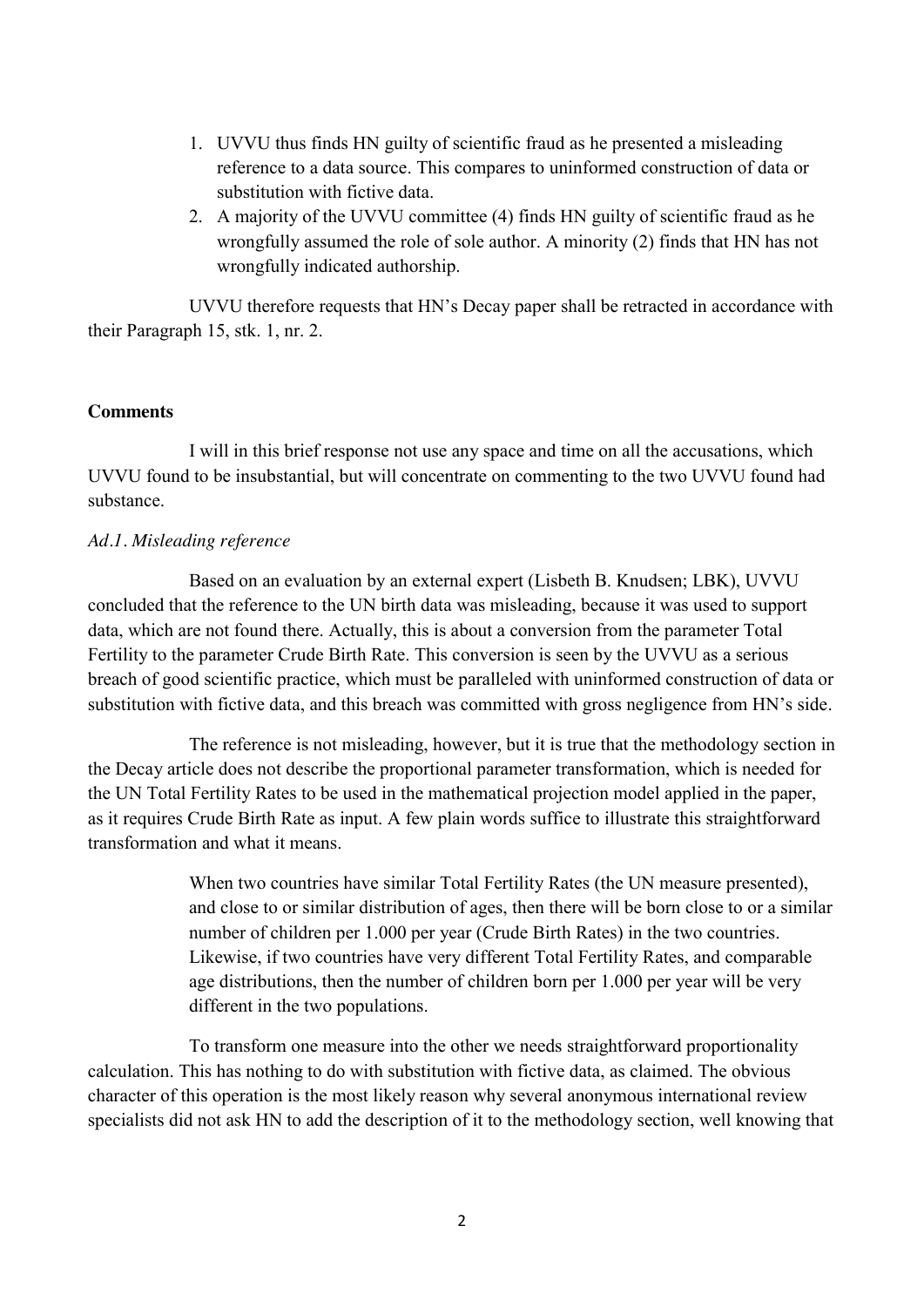the paper was under heavy space restrictions (max. 5.000 words total). They also knew that it makes no difference whatsoever to the conclusion of the study.

However, as soon as this omission was seen as problematic, HN submitted an Addendum to the publisher, explaining the proportional data transformation (with a copy to UVVU). Issuing Addenda is the normal procedure for correcting omissions, even for those omissions that do not change anything of substance. We see it every day in the scientific literature, and it is considered good practice and not a serious breach of good scientific practice. Proportional data transformation is neither construction of data, nor substitution with fictive data. As demonstrated in the third section below, an estimation of data based on variables and parameters is one thing, and fictive data is definitely a completely different thing.

By the way, the external expert (LBK) informed UVVU, that she had not previously in the literature encountered a mathematical [population] projection model with IQ. Her observation is of particular relevance in connection with accusations for unusual, uninformed, or misleading application of methods. However, this expert opinion cannot be considered part of a critique, as it is rather a statement of a fact. The becomes obvious for the following reason: A systematic population development - IQ coupling is, to the best of my knowledge, a new, creative, and highly useful construction, not to be found elsewhere in the literature. Moreover, the external expert apparently did not realize that UVVU only asked her to comments on the formula for population development without IQ - the one which was correctly presented by HN in the Decay article in the form of a simple mathematical population projection model. The fact that IQ was later coupled to the outcome of this population model in the form of a simple multiplication by a weighted average is neither a matter for judgment in the present court case, nor for the external expert on demographics to comment on, and it is certainly not relevant for the question of scientific fraud.

### *Ad 2. Hidden authorship*

The UVVU committee was divided in the matter of whether HN deliberately hid a coauthor (JEV), or perhaps used him as a so-called Ghost-writer. The majority found him guilty, because he intentionally and wrongfully claimed sole authorship.

However, this decision is as easy to counter at their first. The paid economist (JEV) did not write one word in the paper, but he did proof-read and corrected the methodology section concerning the model of population projection. He also acted as a consultant on how the data were optimally and correctly treated in the population model. This model simply had to be used in order to avoid severe faulty results originating from the officially available data on births (which, by the way actually are not divided by nations of origin), and because of the absence of the number of immigrants and their children of foreign origin at any time status point. All this is properly described in the methodology section on the projection model.

As I wanted to appreciate JEV's contribution, I wrote to him (twice, documentable!) and urged him to appear as co-author of the paper. Each time he declined my offer. Now UVVU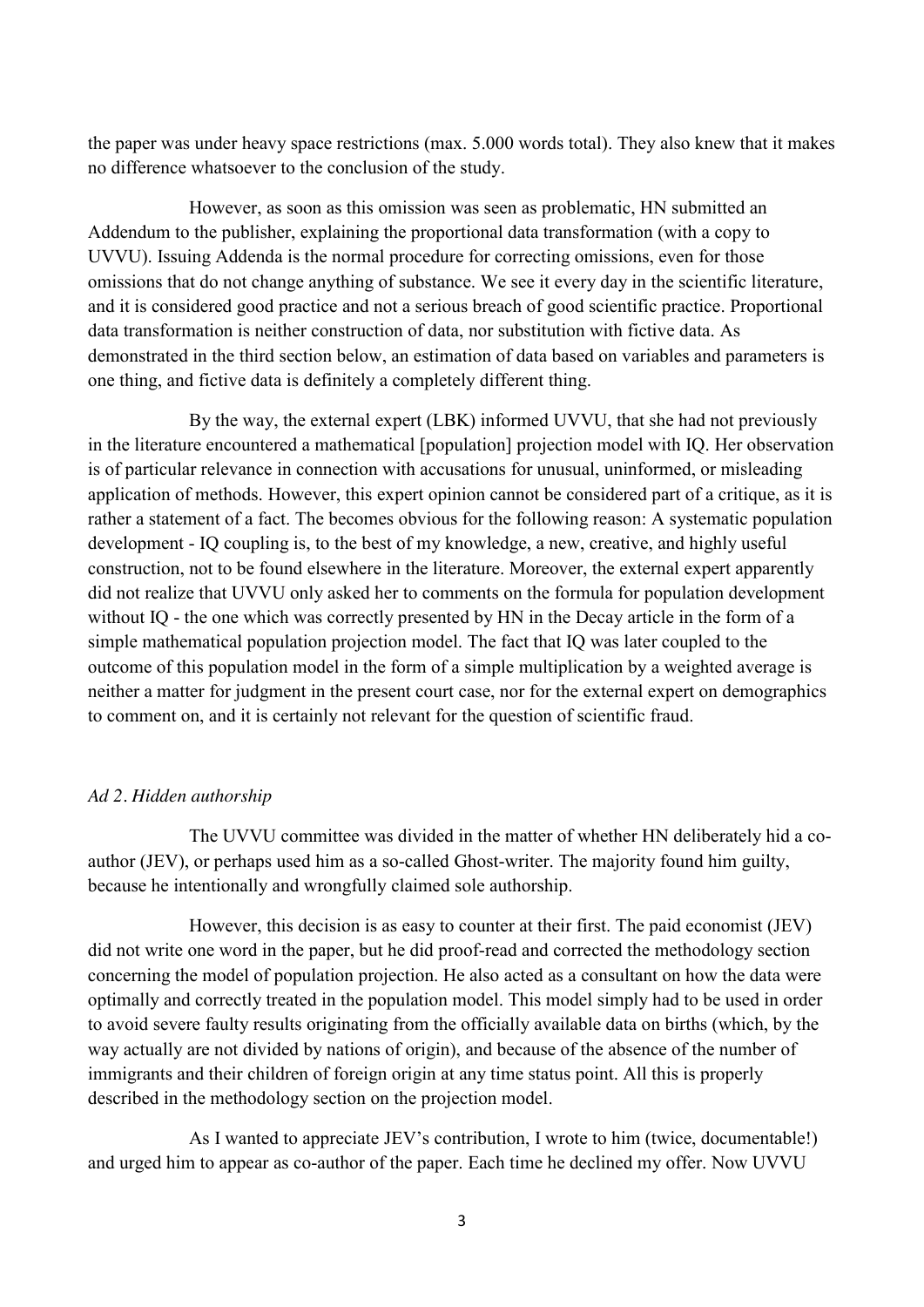leaves me with the choice of physically forcing him to put his name on the paper, which I believe is against the laws, or to leave his name out and have myself declared scientifically fraudulent.

The UVVU does not pay attention to such simple facts. It readily, and against unambiguous documentation, decides that I had deliberately tried to hide JEV's name and wrongfully put myself in the role as sole author of the paper. I will question this decision.

# *Conclusion*

For the above reasons I find that:

UVVU's basic premises for the verdict are at fault.

The accusations for having committed scientific fraud in two cases are unacceptable.

The request to withdraw the Decay paper is invalid.

## **Perspectives**

Science is self-correcting. When a paper with invalid methods or faulty conclusions is published, other researcher will soon correct this, and science moves on.

This was clearly not the strategy of the three plaintiffs. They never publish their severe critique in the relevant international specialist-for a, where the Decay article is printed. Instead they submit a veritable broad-side of accusations to a local national committees, hoping that at least something sticks, as they can be sure there will only be few specialists in particular research areas, and where the occasional invited external reviewer does not always correctly answers all relevant questions. The plaintiffs have no intentions whatsoever to promote science. To the contrary, they wish to obstruct scientists promoting science they do not like.

They are even admirably candid about this. In fact, they motivated their critique when they wrote to UVVU (and to the periodical *Forskerforum)*. They thus find that the Decay paper is devastating for the trustworthiness of Danish Research. *Steps have to be taken to stop researchers*, who assist political organizations in "white-washing their propaganda material", in such a way that it becomes part of "peer-reviewed" international research and is used in the public debate as authorized knowledge. In this they link directly to an American left-wing group of researchers who describe themselves as a fire brigade, who is obliged to put out to all scientific fires they find morally or politically offensive. This group also personally attack named differential psychologists, and has done much damage to American intelligence research over the years (see references at www.helmuthnyborg.dk)

The plaintiff's actions go far back in time. When HN in 1997 chaired the Biannual Meeting of *The International Society for the Study of Individual Difference*, and invited the main part of the international elite in intelligence and personality research to Aarhus, one of the plaintiffs